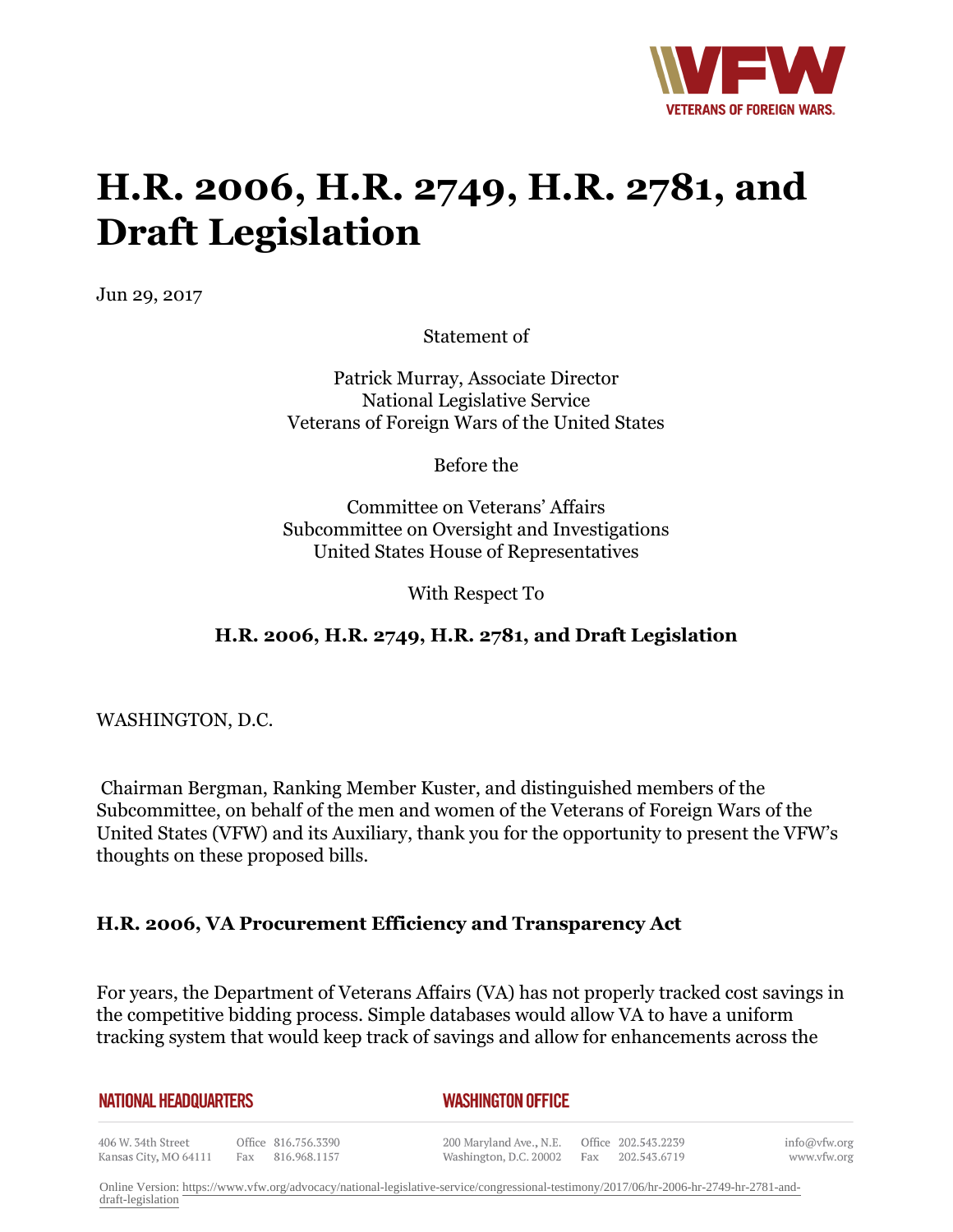entire contracting system. The savings provided for VA would ultimately mean a savings for the taxpayers, and allow for money spent by VA to be better used to support veterans.

The VFW supports this bill which would calculate and track cost savings from competitive bidding. This proposal would implement a database that could track the cost of the average bids, and the winning bid, and produce a cost savings analysis for future use. Having the ability to track cost savings is an essential tool VA can use to award contracts more efficiently, providing more potential savings for VA in the long run. Additionally, the VFW thinks using standardizing procurement templates across the entire department would only streamline the procurement process and help VA become more efficient across the board.

### **H.R. 2749, Protecting Business Opportunities for Veterans Act of 2017**

Pass-through contracts have been a problem in the Veteran Owned Small Business (VOSB) community for far too long. Hard working veterans who are trying to advance their businesses are plagued by others who are taking advantage of loopholes and underscrutinized regulations. It has been far too easy for business owners operating in bad faith to pass off work as their own in order to make a quick buck off the system.

The VFW supports this legislation which would help strengthen the regulations regarding VOSBs, and keep those who abuse the system from continuing to do so. VOSBs provide an integral part of our country's business community. They provide veterans with the outlet to start up their businesses and take part in our Nation's free market system. There are, however, some bad actors who take advantage of the VOSB programs offered and try to abuse the system. This legislation would provide the VOSBs operating in good faith the opportunity to flourish, by removing those so-called VOSBs that do not adhere to the rules and regulations. Removing VOSBs that act as a pass-through for larger entities will clean out the field and give those VOSBs that are doing the right thing the ability to grow.

#### **H.R. 2781 Ensuring Veteran Enterprise Participation in Strategic Sourcing Act**

**C**ertain contracts in VA are only attainable by certain larger corporations, and smaller VOSBs cannot compete at that level. For example, contracts for items such as office supplies and janitorial equipment are written in ways that allow large suppliers to attain the contracts, but not smaller companies. Making the contracts more open would allow competition and possibly more cost savings. The VFW feels that having certain contracts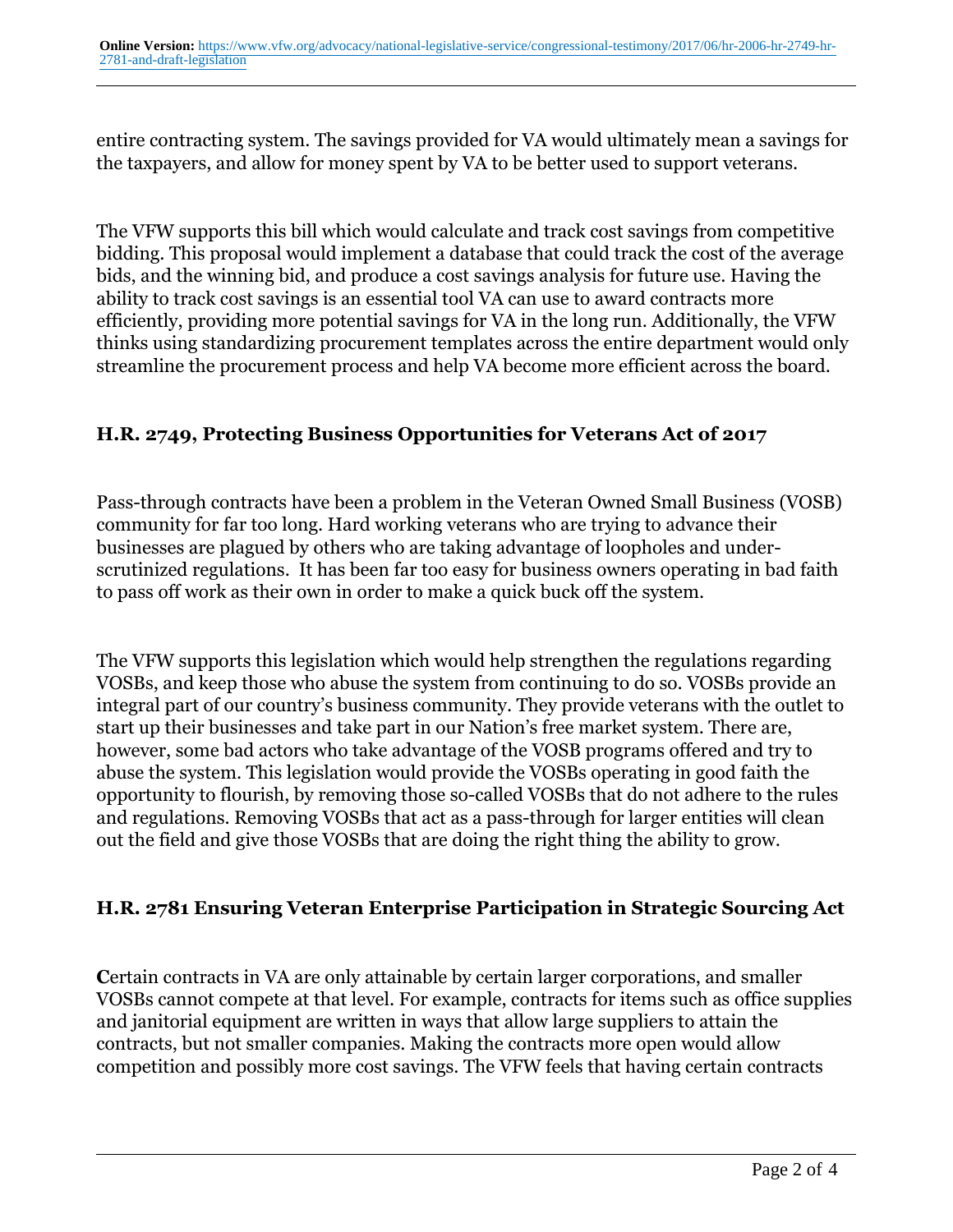unattainable for VOSBs is unfair for competitive contracting and this is something that needs to change.

The VFW supports this legislation that would help improve the abilities of VOSBs to attain federal contracts. If the Department of Veterans Affairs Secretary deems the number of VOSBs awarded contracts under the Federal Strategic Sourcing Initiative to be insufficient, the secretary can consult the Administrator of the General Services Administration to increase the number of awarded contracts. This would help raise the number of VOSBs working under federal contracts and help strengthen the VOSB community. Additionally, if the number of contracts awarded in certain categories is too low, the secretary can order the stoppage of contracts awarded in that category if it is too restrictive for VOSBs to participate.

### **Draft Legislation**

Government agencies have been using internship programs to move veterans into their ranks for years and they are highly successful programs. Thousands of veterans have joined the federal government's workforce through programs such as the Warriors to Workforce Program and the Acquisition Internship Program (AIP). However, VA has been adding veterans to their workforce at a slower rate through these programs. In recent years there have been roughly twenty to thirty participants in VA's AIP, while other agencies are placing almost one hundred candidates annually. Expanding the program to bring in dozens of more veterans is an excellent way to make VA a better government agency.

The VFW strongly supports expanding the AIP. This bill would increase the number of participants in the AIP, more than doubling the current amount. The Warriors to Workforce Program and the AIP provide great pathways for veterans to join VA in procurement or logistics supply chain management fields. More veterans within the ranks of VA will only make it a stronger agency within the federal government. These programs provide in depth on-the-job training that results in well-rounded VA employees at the completion of these two programs. The VFW strongly supports increasing the number of personnel taking part in the AIP.

The VFW supports developing a plan to reduce duplication and to increase efficiencies within the logistics and supply chain management programs within VA. This effort would reduce unnecessary expenses from matching programs running concurrently. This cost savings could be better spent on improving the existing programs instead of being